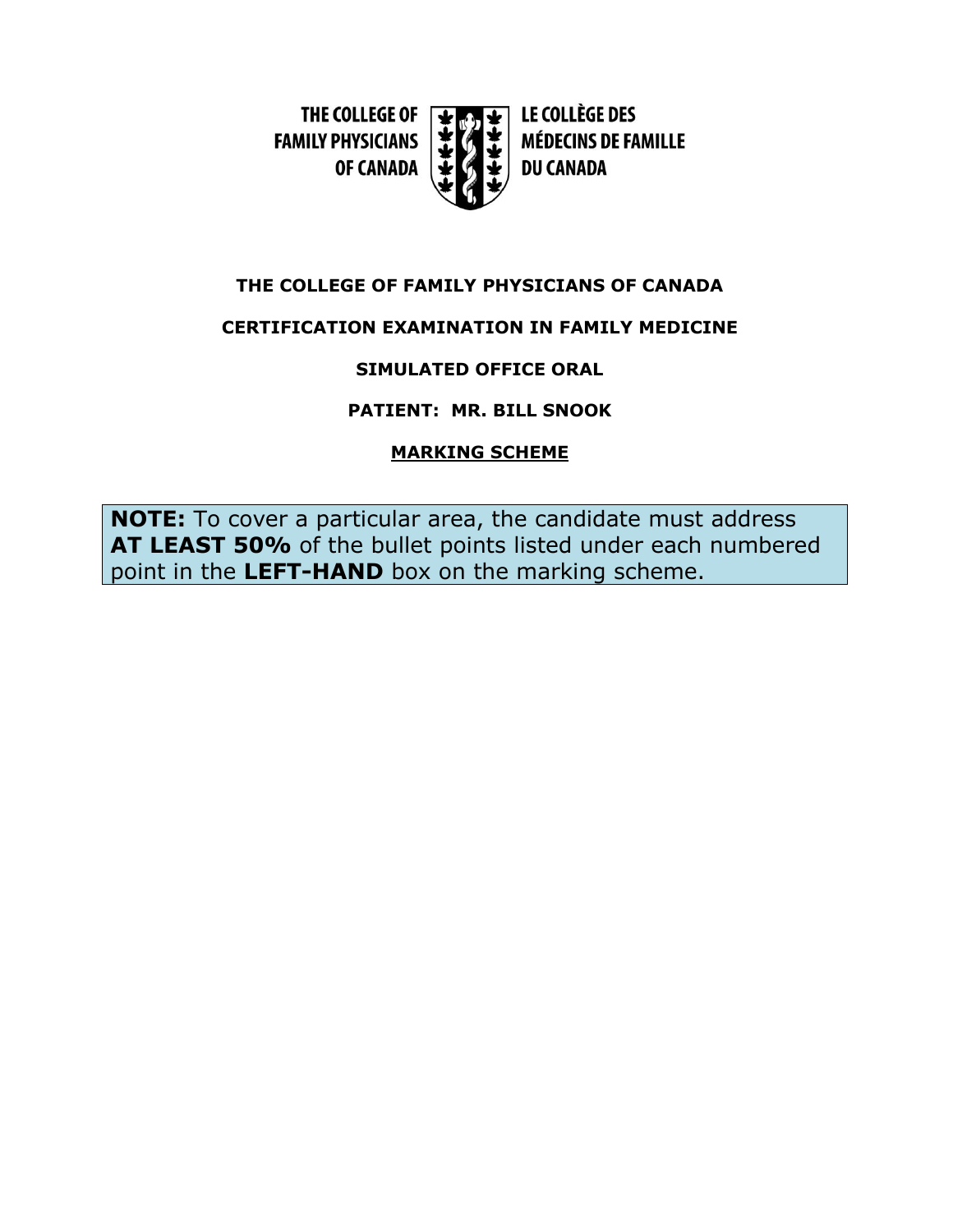#### **Distinguishing a "Certificant" from a "Superior Certificant": Exploration of the Illness Experience**

While a certificant **must** gather information about the illness experience to gain a better understanding of the patient and his or her problem, a superior performance is not simply a matter of whether a candidate has obtained all the information. A superior candidate **actively explores** the illness experience to arrive at an in-depth understanding of it. This is achieved through the purposeful use of communication skills: verbal and non-verbal techniques, including both effective questioning and active listening. The material below is adapted from the CFPC's document describing evaluation objectives for certification (1). It is intended to be a further guide to assist evaluators in determining whether a candidate's communication skills reflect superior, certificant, or noncertificant performance.

| <b>Listening Skills</b><br>Uses both general and active listening skills to<br>facilitate communication<br><b>Sample Behaviours</b><br>Allows time for appropriate silences<br>Feeds back to the patient what he or she thinks he<br>or she has understood from the patient<br>Responds to cues (doesn't carry on questioning<br>without acknowledging when the patient reveals<br>major life or situation changes, such as "I just lost<br>my mother.")<br>Clarifies jargon that the patient uses | <b>Cultural and Age Appropriateness</b><br>Adapts communication to the individual patient<br>for reasons such as culture, age, and disability<br><b>Sample Behaviours</b><br>Adapts the communication style to the patient's<br>$\bullet$<br>disability (e.g., writes for deaf patients)<br>Speaks at a volume appropriate for the patient's<br>٠<br>hearing<br>Identifies and adapts his or her manner to the<br>٠<br>patient according to the patient's culture<br>Uses appropriate words for children and teens<br>$\bullet$<br>(e.g., "pee" rather than " void") |
|----------------------------------------------------------------------------------------------------------------------------------------------------------------------------------------------------------------------------------------------------------------------------------------------------------------------------------------------------------------------------------------------------------------------------------------------------------------------------------------------------|----------------------------------------------------------------------------------------------------------------------------------------------------------------------------------------------------------------------------------------------------------------------------------------------------------------------------------------------------------------------------------------------------------------------------------------------------------------------------------------------------------------------------------------------------------------------|
| <b>Non-Verbal Skills</b>                                                                                                                                                                                                                                                                                                                                                                                                                                                                           | <b>Language Skills</b>                                                                                                                                                                                                                                                                                                                                                                                                                                                                                                                                               |
| <b>Expressive</b>                                                                                                                                                                                                                                                                                                                                                                                                                                                                                  | Verbal                                                                                                                                                                                                                                                                                                                                                                                                                                                                                                                                                               |
|                                                                                                                                                                                                                                                                                                                                                                                                                                                                                                    |                                                                                                                                                                                                                                                                                                                                                                                                                                                                                                                                                                      |
| Is conscious of the impact of body language on                                                                                                                                                                                                                                                                                                                                                                                                                                                     | Has skills that are adequate for the patient to                                                                                                                                                                                                                                                                                                                                                                                                                                                                                                                      |
| communication and adjusts it appropriately                                                                                                                                                                                                                                                                                                                                                                                                                                                         | understand what is being said                                                                                                                                                                                                                                                                                                                                                                                                                                                                                                                                        |
| <b>Sample Behaviours</b>                                                                                                                                                                                                                                                                                                                                                                                                                                                                           | Is able to converse at a level appropriate for the<br>٠                                                                                                                                                                                                                                                                                                                                                                                                                                                                                                              |
| Ensures eye contact is appropriate for the patient's                                                                                                                                                                                                                                                                                                                                                                                                                                               | patient's age and educational level                                                                                                                                                                                                                                                                                                                                                                                                                                                                                                                                  |
| culture and comfort                                                                                                                                                                                                                                                                                                                                                                                                                                                                                | Uses an appropriate tone for the situation, to                                                                                                                                                                                                                                                                                                                                                                                                                                                                                                                       |
| Is focused on the conversation                                                                                                                                                                                                                                                                                                                                                                                                                                                                     | ensure good communication and patient comfort                                                                                                                                                                                                                                                                                                                                                                                                                                                                                                                        |
| Adjusts demeanour to ensure it is appropriate to the                                                                                                                                                                                                                                                                                                                                                                                                                                               | <b>Sample Behaviours</b>                                                                                                                                                                                                                                                                                                                                                                                                                                                                                                                                             |
| patient's context                                                                                                                                                                                                                                                                                                                                                                                                                                                                                  | Asks open- and closed-ended question appropriately<br>$\bullet$                                                                                                                                                                                                                                                                                                                                                                                                                                                                                                      |
| Ensures physical contact is appropriate for the                                                                                                                                                                                                                                                                                                                                                                                                                                                    | Checks with the patient to ensure understanding<br>$\bullet$                                                                                                                                                                                                                                                                                                                                                                                                                                                                                                         |
| patient's comfort                                                                                                                                                                                                                                                                                                                                                                                                                                                                                  | (e.g., "Am I understanding you correctly?")                                                                                                                                                                                                                                                                                                                                                                                                                                                                                                                          |
|                                                                                                                                                                                                                                                                                                                                                                                                                                                                                                    |                                                                                                                                                                                                                                                                                                                                                                                                                                                                                                                                                                      |
| <b>Receptive</b>                                                                                                                                                                                                                                                                                                                                                                                                                                                                                   | Facilitates the patients' story (e.g., "Can you clarify<br>$\bullet$                                                                                                                                                                                                                                                                                                                                                                                                                                                                                                 |
| Is aware of and responsive to body language,                                                                                                                                                                                                                                                                                                                                                                                                                                                       | that for me?")                                                                                                                                                                                                                                                                                                                                                                                                                                                                                                                                                       |
| particularly feelings not well expressed in a verbal                                                                                                                                                                                                                                                                                                                                                                                                                                               | Provides clear and organized information in a way<br>$\bullet$                                                                                                                                                                                                                                                                                                                                                                                                                                                                                                       |
| manner (e.g., dissatisfaction, anger, guilt)                                                                                                                                                                                                                                                                                                                                                                                                                                                       | the patient understands (e.g., test results,                                                                                                                                                                                                                                                                                                                                                                                                                                                                                                                         |
| <b>Sample Behaviours</b>                                                                                                                                                                                                                                                                                                                                                                                                                                                                           | pathophysiology, side effects)                                                                                                                                                                                                                                                                                                                                                                                                                                                                                                                                       |
| Responds appropriately to the patient's discomfort                                                                                                                                                                                                                                                                                                                                                                                                                                                 | Clarifies how the patient would like to be addressed                                                                                                                                                                                                                                                                                                                                                                                                                                                                                                                 |
| (shows appropriate empathy for the patient)                                                                                                                                                                                                                                                                                                                                                                                                                                                        |                                                                                                                                                                                                                                                                                                                                                                                                                                                                                                                                                                      |
|                                                                                                                                                                                                                                                                                                                                                                                                                                                                                                    |                                                                                                                                                                                                                                                                                                                                                                                                                                                                                                                                                                      |
| Verbally checks the significance of body                                                                                                                                                                                                                                                                                                                                                                                                                                                           |                                                                                                                                                                                                                                                                                                                                                                                                                                                                                                                                                                      |
| language/actions/behaviour (e.g., "You seem                                                                                                                                                                                                                                                                                                                                                                                                                                                        |                                                                                                                                                                                                                                                                                                                                                                                                                                                                                                                                                                      |
| nervous/upset/uncertain/in pain.")                                                                                                                                                                                                                                                                                                                                                                                                                                                                 |                                                                                                                                                                                                                                                                                                                                                                                                                                                                                                                                                                      |
|                                                                                                                                                                                                                                                                                                                                                                                                                                                                                                    |                                                                                                                                                                                                                                                                                                                                                                                                                                                                                                                                                                      |

Prepared by: K. J. Lawrence, L. Graves, S. MacDonald, D. Dalton, R. Tatham, G. Blais, A. Torsein, V. Robichaud for the Committee on Examinations in Family Medicine, College of Family Physicians of Canada, February 26, 2010.

(1) Allen T, Bethune C, Brailovsky C, Crichton T, Donoff M, Laughlin T, Lawrence K, Wetmore S. Defining competence in family medicine for the purposes of certification by The College of Family Physicians of Canada: the evaluation objectives in family medicine; 2011 [cited February 7, 2011}. Available from: *<http://www.cfpc.ca/uploadedFiles/Education/Defining%20Competence%20Complete%20Document%20bookmarked.pdf>*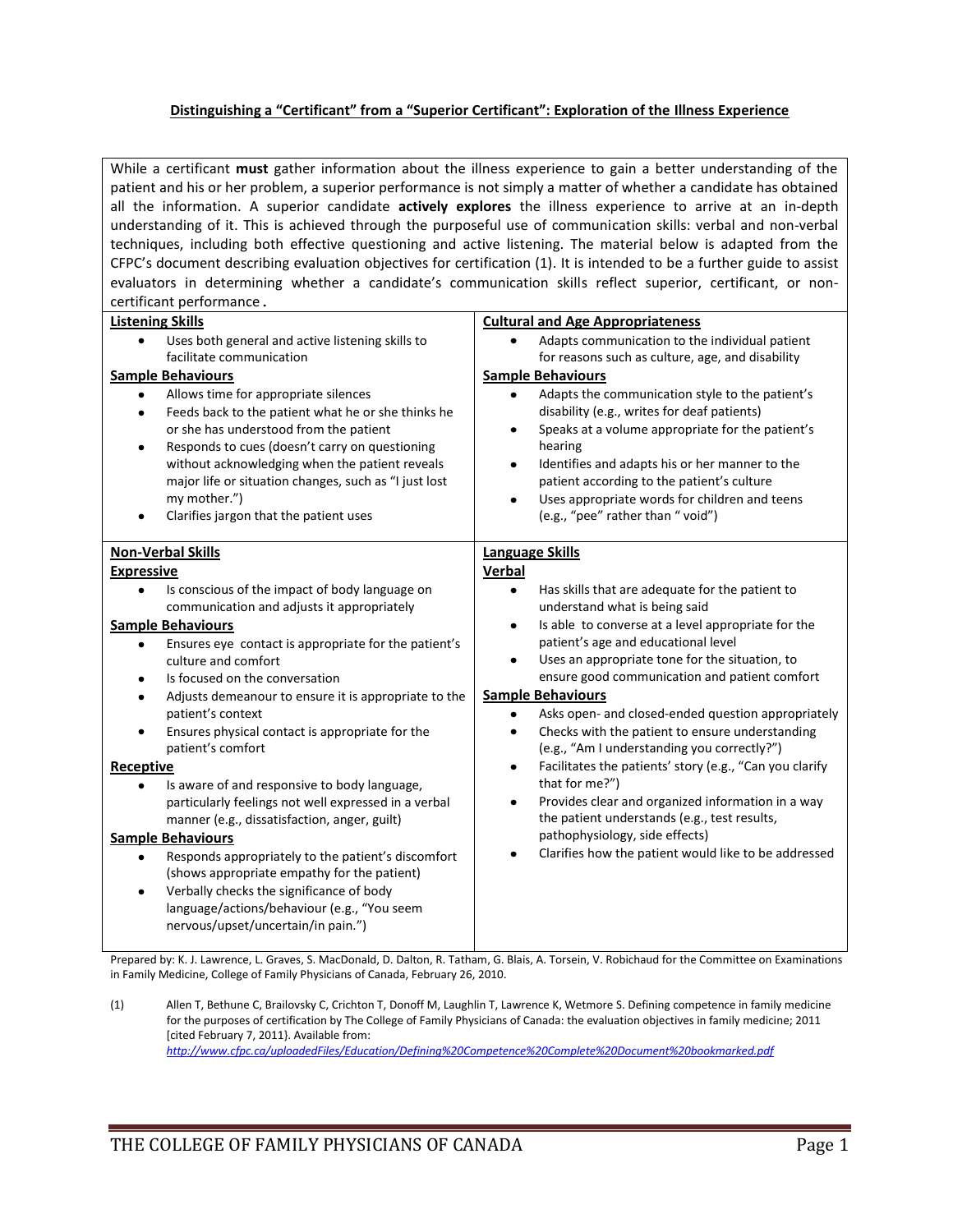### **1. IDENTIFICATION: GASTROESOPHAGEAL REFLUX DISEASE (GERD)**

| <b>GASTROESOPHAGEAL</b><br><b>REFLUX DISEASE (GERD)</b>                                                                                                                                                                   | <b>ILLNESS EXPERIENCE</b>                                                                                                                                   |
|---------------------------------------------------------------------------------------------------------------------------------------------------------------------------------------------------------------------------|-------------------------------------------------------------------------------------------------------------------------------------------------------------|
| Areas to be covered include<br>1. current symptoms:                                                                                                                                                                       | <b>Feelings</b><br>Worry.                                                                                                                                   |
| Burning pain.<br>Intermittent.<br>Radiates to the throat.<br>Nocturnal awakening.<br>Sour taste in the mouth.                                                                                                             | <b>Ideas</b><br>He is concerned that the problem<br>may be his heart.                                                                                       |
| 2. significant lifestyle factors:<br>Worse with coffee and/or with<br>fatty or spicy foods.<br>Eased by milk and/or Tums.<br>Smoker.<br>Irregular eating pattern.<br>Rare use of nonsteroidal<br>anti-inflammatory drugs. | <b>Effect/Impact on Function</b><br>None.<br><b>Expectations for This Visit</b><br>The doctor will make sure his<br>heart is okay.                          |
| 3. excluding cardiac disease:<br>No relation to exercise.<br>No family history of heart<br>troubles.<br>No diaphoresis.<br>No dyspnoea.<br>No palpitations.                                                               | A satisfactory understanding<br>of all components (Feelings, Ideas,<br>and Expectations) is important<br>in assessing this patient's illness<br>experience. |
| 4. ruling out red flags:<br>No weight loss.<br>No gastrointestinal (GI) bleeding.<br>No family history of GI<br>malignancy.                                                                                               |                                                                                                                                                             |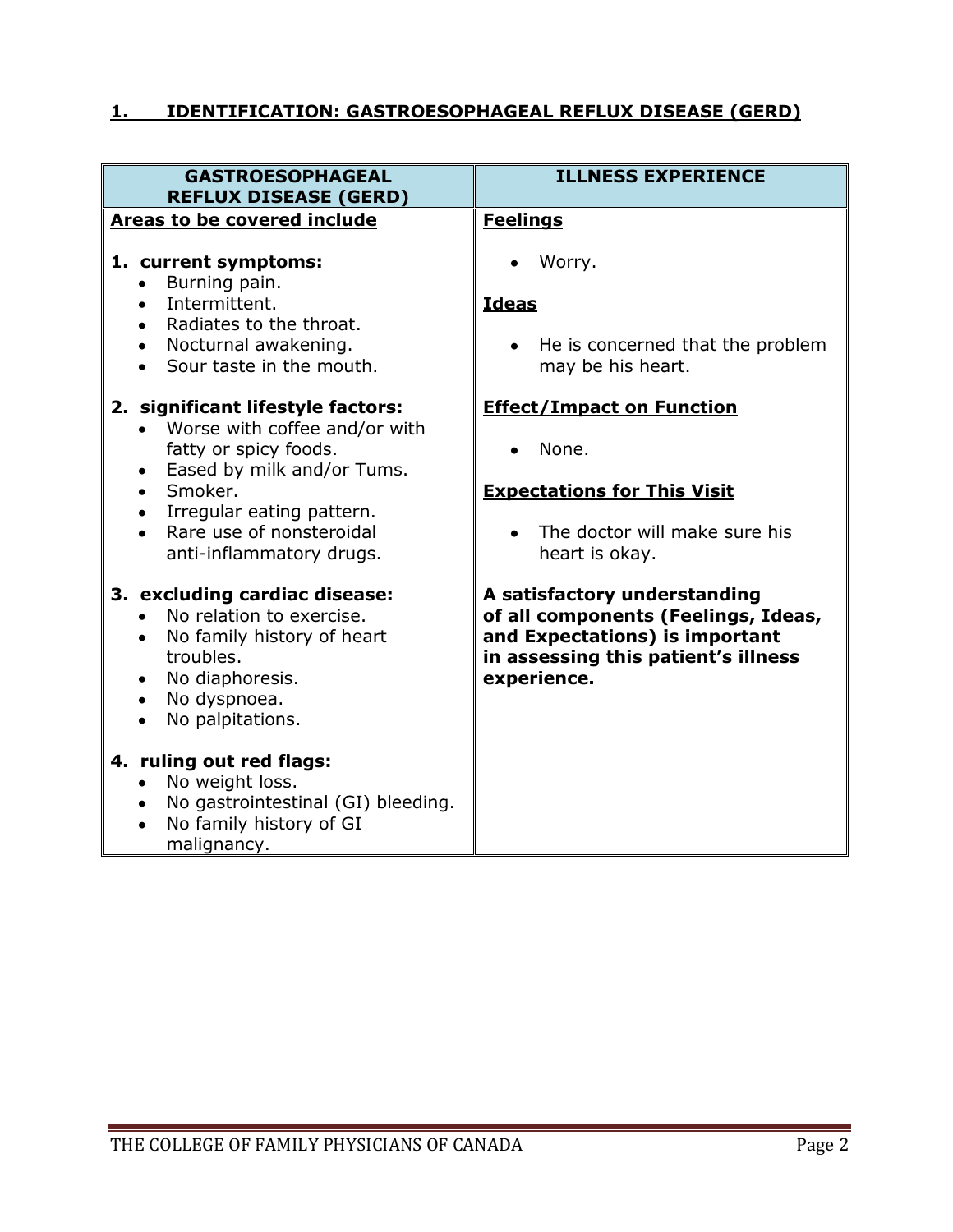| <b>Superior</b><br><b>Certificant</b> | Covers points<br>1, 2, 3, and 4.         | Actively explores the illness experience to arrive at<br>an in-depth understanding of it. This is achieved<br>through the purposeful use of verbal and non-verbal<br>techniques, including both effective questioning and<br>active listening. |
|---------------------------------------|------------------------------------------|------------------------------------------------------------------------------------------------------------------------------------------------------------------------------------------------------------------------------------------------|
| <b>Certificant</b>                    | Covers points<br>1, 2, and 3.            | Inquires about the illness experience to arrive at a<br>satisfactory understanding of it. This is achieved by<br>asking appropriate questions and using non-verbal<br>skills.                                                                  |
| Non-<br>certificant                   | Does not cover<br>points 1, 2, and<br>3. | Demonstrates only minimal interest in the illness<br>experience, and so gains little understanding of it.<br>There is little acknowledgement of the patient's<br>verbal or non-verbal cues, or the candidate cuts the<br>patient off.          |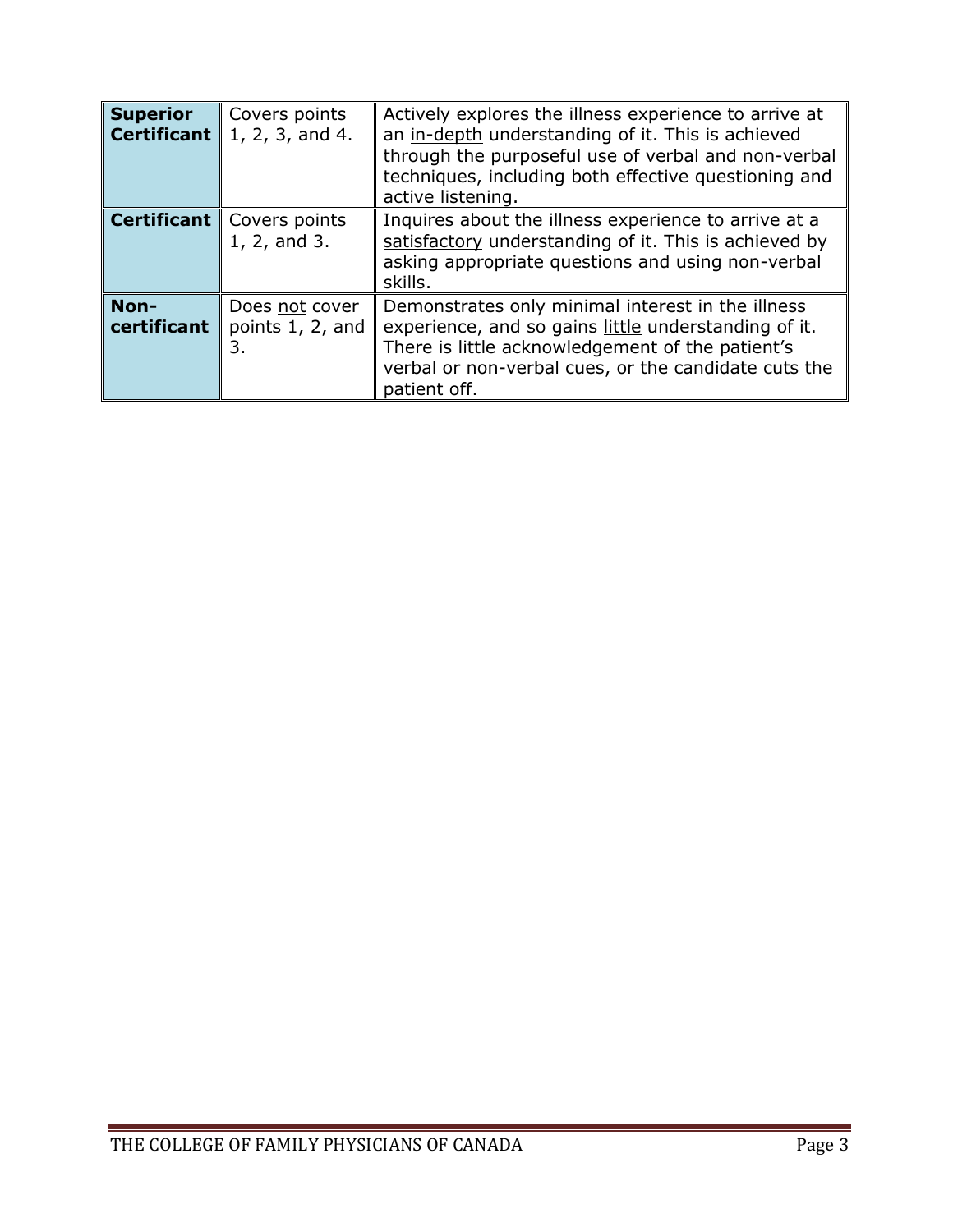# **2. IDENTIFICATION: GAMBLING ADDICTION**

| <b>ILLNESS EXPERIENCE</b>                                                                                                                                                                        |
|--------------------------------------------------------------------------------------------------------------------------------------------------------------------------------------------------|
| <b>Feelings</b>                                                                                                                                                                                  |
| Desperation.<br><b>Ideas</b>                                                                                                                                                                     |
| He now realizes that this has<br>become a problem.                                                                                                                                               |
| <b>Effect/Impact on Function</b>                                                                                                                                                                 |
| He is financially desperate.<br>$\bullet$<br>(The fact that he has no<br>money to go to his daughter's<br>graduation is very important<br>to this SOO.)                                          |
| <b>Expectations for This Visit</b><br>• He wants help to overcome the<br>gambling problem, but he is<br>unsure how this can be done.                                                             |
| A satisfactory understanding<br>of all components (Feelings, Ideas,<br><b>Effect/Impact on Function,</b><br>and Expectations) is important<br>in assessing this patient's illness<br>experience. |
|                                                                                                                                                                                                  |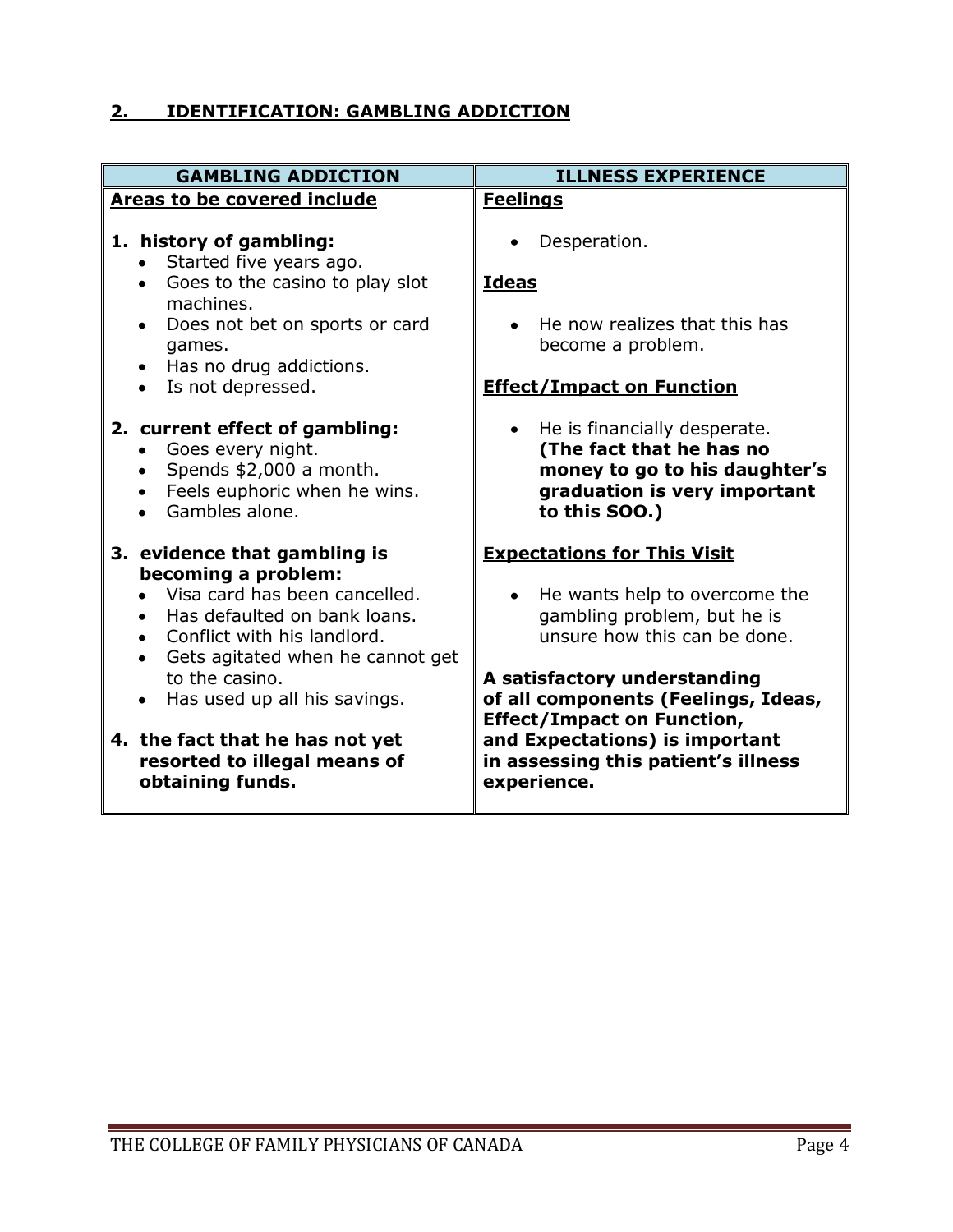| <b>Superior</b><br><b>Certificant</b> | Covers points<br>1, 2, 3, and 4.         | Actively explores the illness experience to arrive at<br>an in-depth understanding of it. This is achieved<br>through the purposeful use of verbal and non-verbal<br>techniques, including both effective questioning and<br>active listening. |
|---------------------------------------|------------------------------------------|------------------------------------------------------------------------------------------------------------------------------------------------------------------------------------------------------------------------------------------------|
| <b>Certificant</b>                    | Covers points<br>1, 2, and 3.            | Inquires about the illness experience to arrive at a<br>satisfactory understanding of it. This is achieved by<br>asking appropriate questions and using non-verbal<br>skills.                                                                  |
| Non-<br>certificant                   | Does not cover<br>points 1, 2, and<br>3. | Demonstrates only minimal interest in the illness<br>experience, and so gains little understanding of it.<br>There is little acknowledgement of the patient's<br>verbal or non-verbal cues, or the candidate cuts the<br>patient off.          |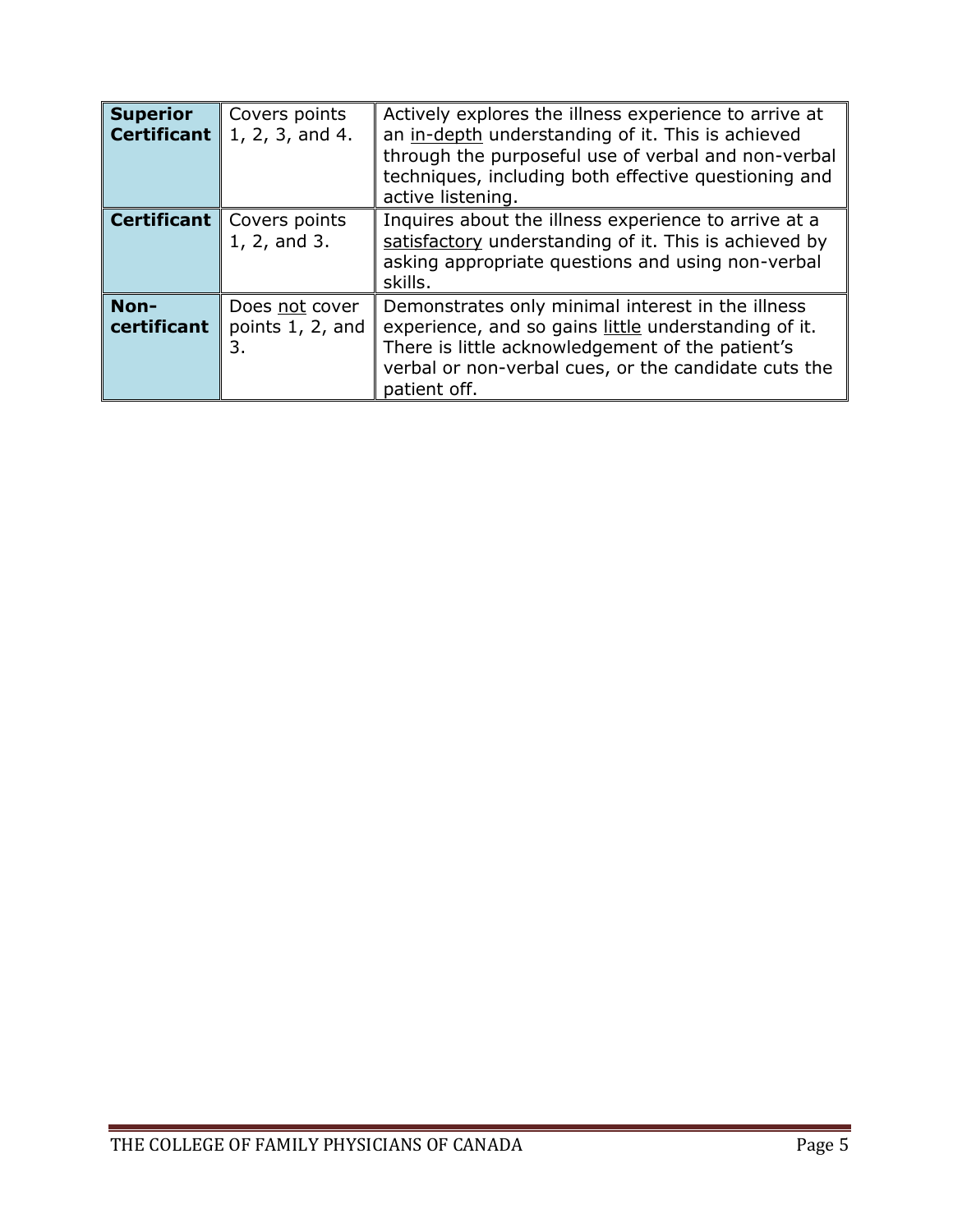### **3. SOCIAL AND DEVELOPMENTAL CONTEXT**

| <b>CONTEXT IDENTIFICATION</b>                                                                                                                                                          | <b>CONTEXT INTEGRATION</b>                                                                                                                                                                    |
|----------------------------------------------------------------------------------------------------------------------------------------------------------------------------------------|-----------------------------------------------------------------------------------------------------------------------------------------------------------------------------------------------|
| <b>Areas to be covered include</b><br>1. work history:                                                                                                                                 | Context integration measures the<br>candidate's ability to                                                                                                                                    |
| Five years in this city.<br>Works at the bottling plant.<br>$\bullet$<br>Good income.<br>Several conflicts with<br>management.<br>Unionized.                                           | integrate issues pertaining to the<br>patient's family, social structure,<br>and personal development with<br>the illness experience.                                                         |
| 2. family history:<br>Family lives in the United States.<br>Rare contact with his mother.<br>$\bullet$<br>Family history of alcohol abuse.<br>Uncle has bipolar disorder.<br>$\bullet$ | reflect observations and insights<br>$\bullet$<br>back to the patient in a clear and<br>empathic way.<br>This step is crucial to the next phase<br>of finding common ground with the          |
| 3. social factors:<br>Has never met his daughter.                                                                                                                                      | patient to achieve an effective<br>management plan.                                                                                                                                           |
| No friends in this city.<br>Has been asked to attend his<br>daughter's graduation.<br>No current partner.                                                                              | The following is the type of statement<br>that a Superior Certificant may make:<br>"What you're going through at the<br>moment, with no support from<br>friends or family, must be incredibly |
| 4. his opportunity for overtime<br>work.                                                                                                                                               | stressful. Let's see if we can explore<br>ways to get things turned around so<br>that you can go to your daughter's<br>graduation."                                                           |

| <b>Superior</b><br><b>Certificant</b> | Covers points<br>  1, 2, 3, and 4.               | Demonstrates initial synthesis of contextual factors,<br>and an understanding of their impact on the illness<br>experience. Empathically reflects observations and<br>insights back to the patient. |
|---------------------------------------|--------------------------------------------------|-----------------------------------------------------------------------------------------------------------------------------------------------------------------------------------------------------|
|                                       | <b>Certificant</b> Covers points<br>1, 2, and 3. | Demonstrates recognition of the impact of the<br>contextual factors on the illness experience.                                                                                                      |
| Non-<br>certificant                   | Does not cover<br>points 1, 2, and               | Demonstrates minimal interest in the impact of the<br>contextual factors on the illness experience, or cuts<br>the patient off.                                                                     |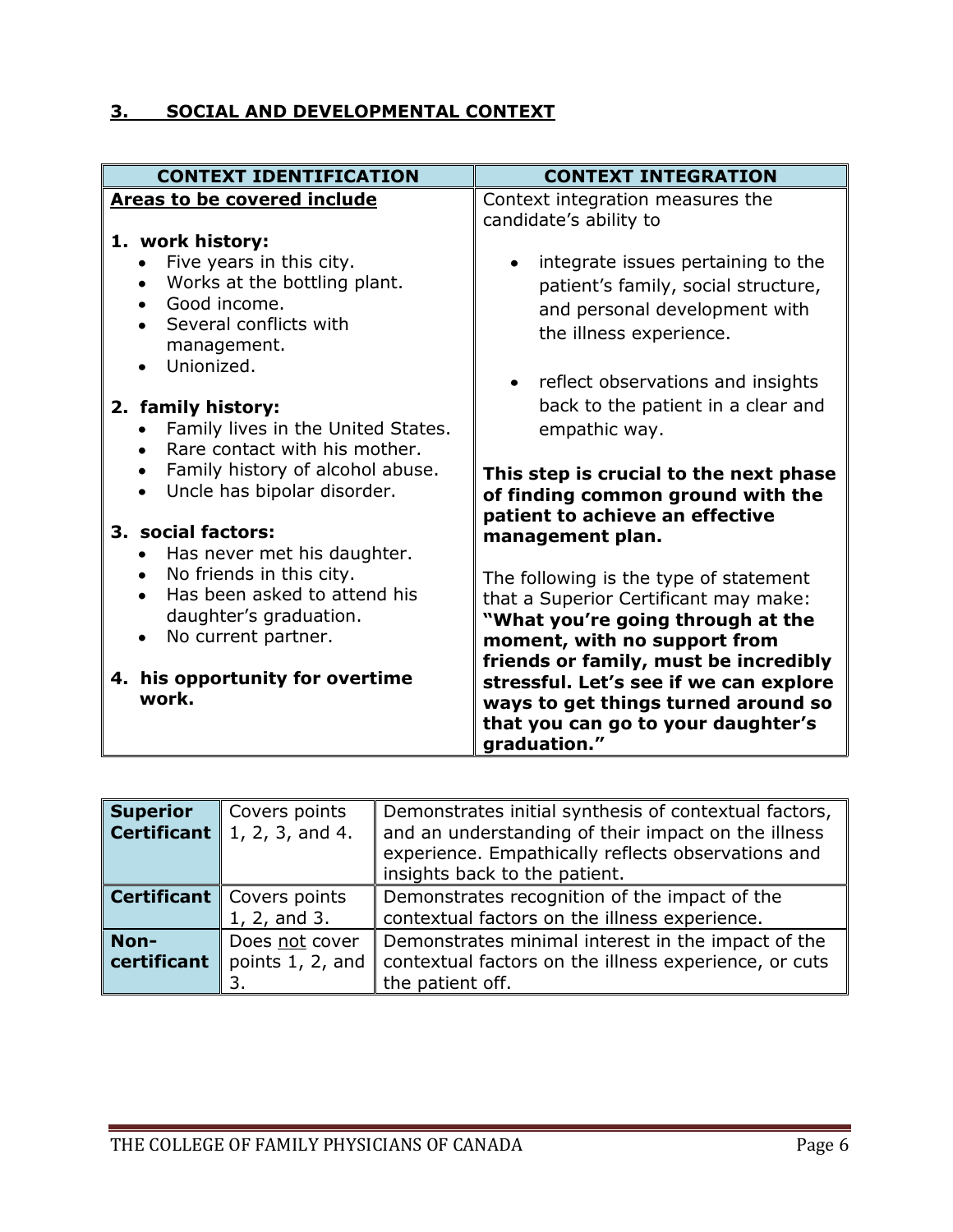#### **4. MANAGEMENT: GASTROESOPHAGEAL REFLUX DISEASE (GERD)**

| <b>PLAN</b>                                                            | <b>FINDING COMMON GROUND</b>                                          |
|------------------------------------------------------------------------|-----------------------------------------------------------------------|
| 1. Advise the patient that the<br>diagnosis is likely GERD.            | Behaviours that indicate efforts to<br>involve the patient include:   |
| 2. Reassure the patient that it is<br>unlikely to be heart trouble.    | 1. encouraging discussion.<br>2. providing the patient with           |
| 3. Suggest lifestyle modifications<br>(e.g., decreasing coffee intake, | opportunities to ask questions.                                       |
| reducing smoking, elevating the<br>head of his bed, avoiding spicy     | 3. encouraging feedback.                                              |
| foods).                                                                | 4. seeking clarification and consensus.                               |
| 4. Consider pharmacological<br>treatments.                             | 5. addressing disagreements.                                          |
|                                                                        | This list is meant to provide<br>guidelines, not a checklist.         |
|                                                                        | The points listed should provide<br>a sense of the kind of behaviours |
|                                                                        | for which the examiner should look.                                   |

| <b>Superior</b><br><b>Certificant</b> | Covers points<br>1, 2, 3, and 4.              | Actively inquires about the patient's ideas and<br>wishes for management. Purposefully involves the<br>patient in the development of a plan and seeks his<br>or her feedback about it. Encourages the patient's<br>full participation in decision-making. |
|---------------------------------------|-----------------------------------------------|-----------------------------------------------------------------------------------------------------------------------------------------------------------------------------------------------------------------------------------------------------------|
| $\ $ Certificant $\ $                 | Covers points<br>1, 2, and 3 OR<br>4.         | Involves the patient in the development of a plan.<br>Demonstrates flexibility.                                                                                                                                                                           |
| Non-<br>certificant                   | Does not cover<br>points 1, 2, and<br>3 OR 4. | Does not involve the patient in the development of<br>a plan.                                                                                                                                                                                             |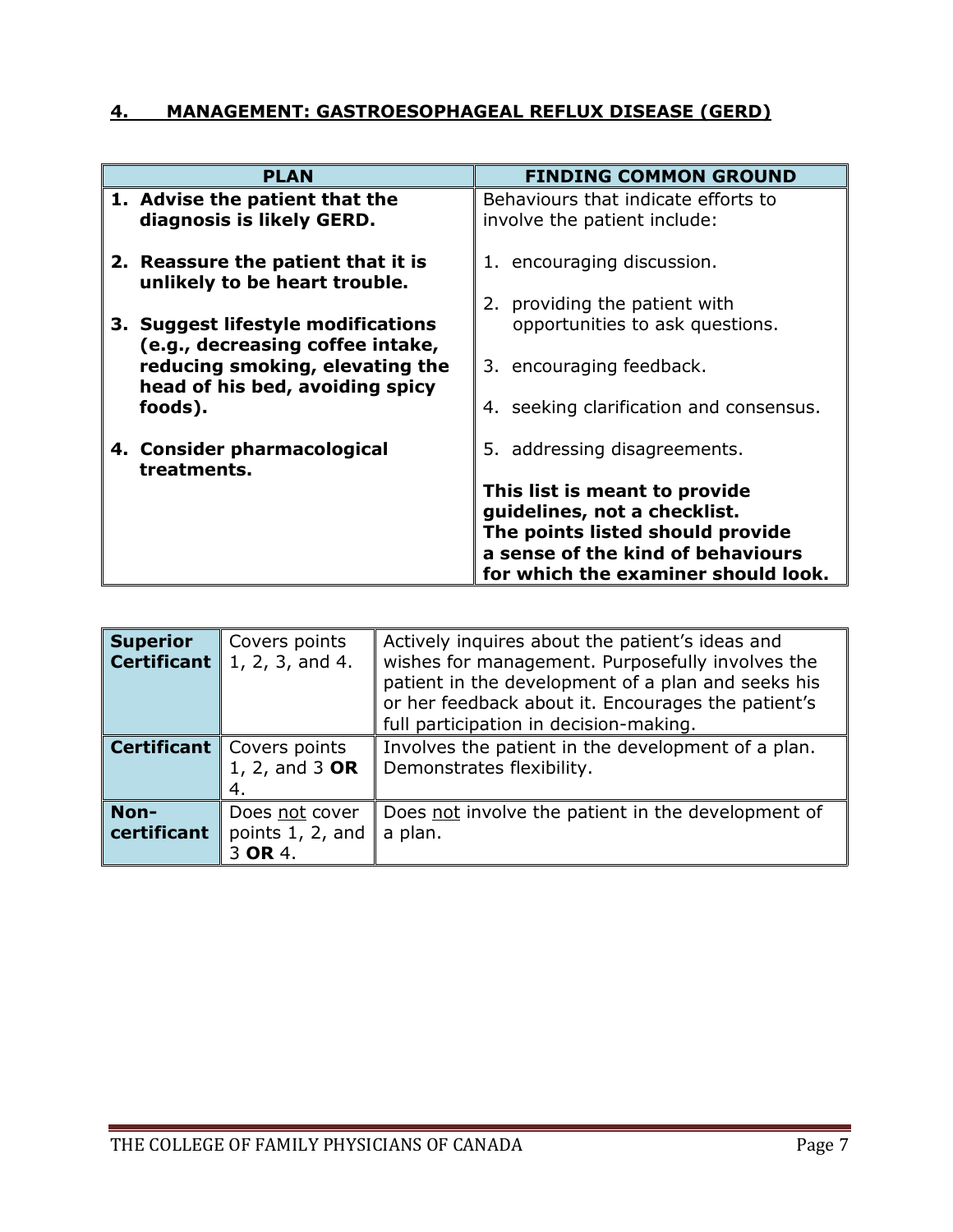#### **5. MANAGEMENT: GAMBLING ADDICTION**

| <b>PLAN</b>                                                                             | <b>FINDING COMMON GROUND</b>                                          |
|-----------------------------------------------------------------------------------------|-----------------------------------------------------------------------|
| 1. Suggest that he has a problem<br>with gambling.                                      | Behaviours that indicate efforts to<br>involve the patient include:   |
| 2. Offer information about support<br>groups (e.g., addictions                          | 1. encouraging discussion.                                            |
| counselling, Gamblers<br>Anonymous).                                                    | 2. providing the patient with<br>opportunities to ask questions.      |
| 3. Offer follow-up to review<br>progress.                                               | 3. encouraging feedback.                                              |
|                                                                                         | 4. seeking clarification and consensus.                               |
| 4. Discuss the patient's own<br>strategies to address his<br>addiction, such as keeping | 5. addressing disagreements.                                          |
| diaries, doing overtime, taking up                                                      | This list is meant to provide                                         |
| a hobby, etc. (The patient needs                                                        | guidelines, not a checklist.                                          |
| to admit that he has a problem<br>and to be an active partner in                        | The points listed should provide<br>a sense of the kind of behaviours |
| suggesting solutions.)                                                                  | for which the examiner should look.                                   |

| <b>Superior</b>     | Covers points<br><b>Certificant</b> 1, 2, 3, and 4. | Actively inquires about the patient's ideas and<br>wishes for management. Purposefully involves the<br>patient in the development of a plan and seeks his<br>or her feedback about it. Encourages the patient's<br>full participation in decision-making. |
|---------------------|-----------------------------------------------------|-----------------------------------------------------------------------------------------------------------------------------------------------------------------------------------------------------------------------------------------------------------|
|                     | <b>Certificant</b> Covers points<br>1, 2, and 3.    | Involves the patient in the development of a plan.<br>Demonstrates flexibility.                                                                                                                                                                           |
| Non-<br>certificant | Does not cover<br>points 1, 2, and                  | Does not involve the patient in the development of<br>a plan.                                                                                                                                                                                             |